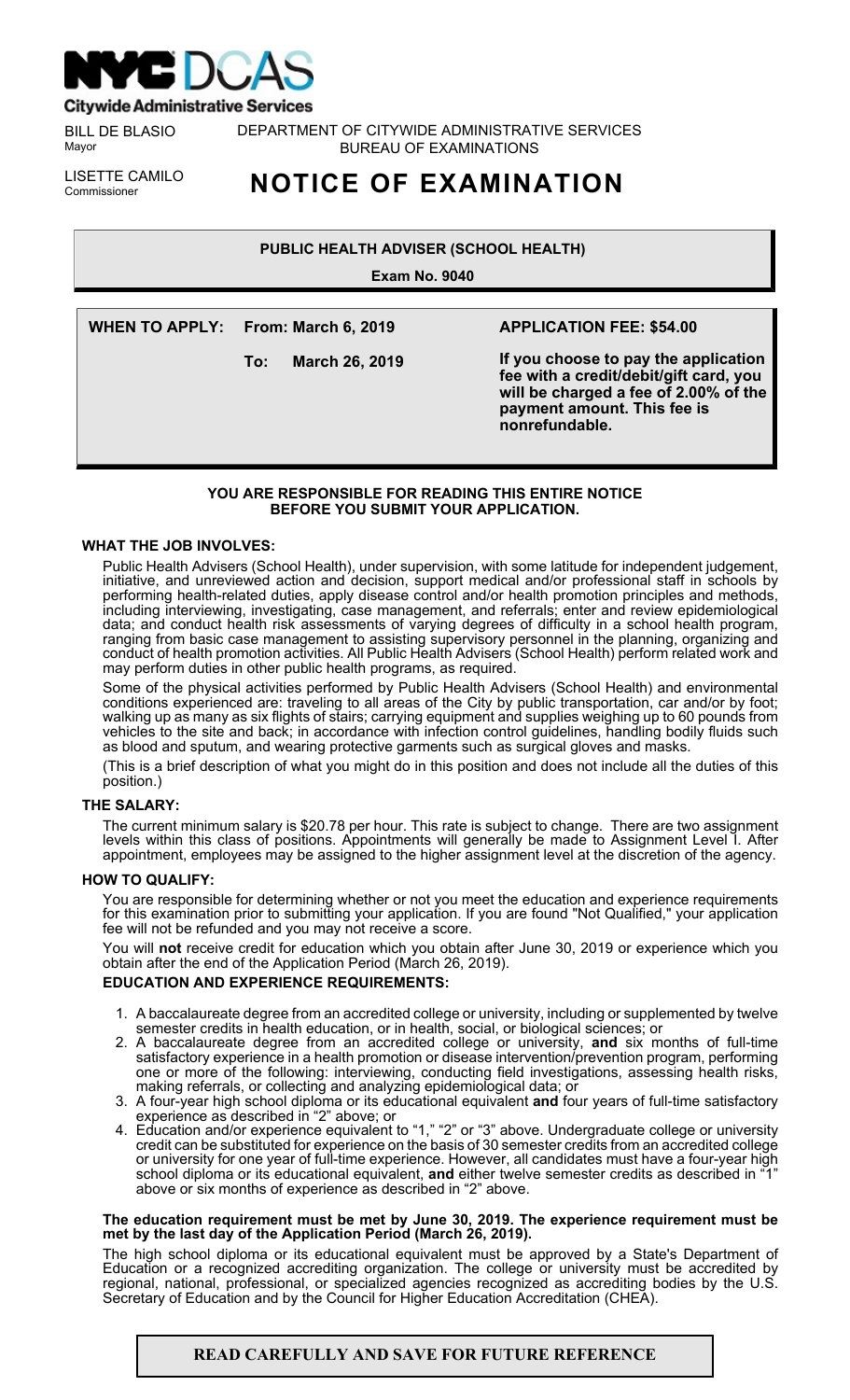If you were educated outside the United States, you must have your foreign education evaluated to determine its equivalence to education obtained in the United States. This is required <u>only</u> if you need credit for your foreign education in this examination. For more information see the Foreign Education Evaluation Guide in the Required Information section.

**You must clearly specify in detail all of your relevant education and experience on your Education and Experience Test and submit it by the end of the Application Period.** You will not receive credit for education which you obtain after June 30, 2019 or experience which you obtain after the end of the Application Period **(March 26, 2019)**.

**Medical Requirement:** Medical guidelines have been established for the position of Public Health Adviser (School Health). Candidates will be examined to determine whether they can perform the essential functions of the position of Public Health Adviser (School Health). Where appropriate, a reasonable accommodation will be provided for a person with a disability to enable him or her to take the examination, and/or to perform the essential functions of the job.

**Drug Screening Requirement:** You must pass a drug screening in order to be appointed.

**Residency Requirement Advisory:** Under New York City Administrative Code Section 12-120, you might need to be a resident of the City of New York within 90 days of the date you are appointed to this position. Since residency requirements vary by title, appointing agency and length of service, consult the **appointing agency's personnel office** at the time of the appointment interview to find out if City residency is required. **English Requirement:**

You must be able to understand and be understood in English.

# **Proof of Identity:**

Under the Immigration Reform and Control Act of 1986, you must be able to prove your identity and your right to obtain employment in the United States prior to employment with the City of New York.

#### **HOW TO APPLY:**

If you believe you meet the requirements in the "How to Qualify" section, apply using the Online Application System (OASys) at *[www.nyc.gov/examsforjobs](http://www.nyc.gov/examsforjobs)*. Follow the onscreen application instructions for electronically submitting your application and payment and completing any required information. A unique and valid email address is required to apply online. Several internet service providers, including but not limited to Google, Yahoo!, AOL, Outlook.com, and Mail.com offer free email addresses. **All new OASys accounts require verification before a candidate can apply to ensure the accuracy of candidate information. Verification is instantaneous for most accounts and you will receive a confirmation email with instruction to activate your account. For any account creation issues, you will receive onscreen prompts to contact DCAS. This review may require up to two (2) business days to be reviewed and resolved. Please keep this information and the application period deadline in mind when creating your account.**

The following methods of payment are acceptable: major credit card, bank card associated with a bank account, or a prepaid debit card with a credit card logo which you may purchase online or at various retail outlets. If you are receiving or participating in certain forms of public assistance/benefits/programs, or are a veteran, you may qualify to have the application fee waived. For more information on eligibility for a fee waiver and documentation requirements visit the Fee Waiver FAQ on the Online Application System at: *<https://a856-exams.nyc.gov/OASysWeb/Home/FAQ>*

You may come to the DCAS Computer-based Testing & Applications Centers to apply for this examination online and submit a money order payable to DCAS (Exams) or to submit documentation for a fee waiver. The centers will be open Monday through Saturday from 9:00 AM to 5:00 PM:

| <b>Manhattan</b>                                                                 |                      | <b>Brooklyn</b>    |                                                         |                                                           |     |         | <b>Queens</b>                                                  |     |       |    |  |  |
|----------------------------------------------------------------------------------|----------------------|--------------------|---------------------------------------------------------|-----------------------------------------------------------|-----|---------|----------------------------------------------------------------|-----|-------|----|--|--|
| 2 Lafayette Street<br>17th Floor<br>New York, NY 10007                           |                      |                    | 210 Joralemon Street<br>4th Floor<br>Brooklyn, NY 11201 |                                                           |     |         | 118-35 Queens Boulevard<br>5th Floor<br>Forest Hills, NY 11375 |     |       |    |  |  |
| <b>Staten Island</b><br>135 Canal Street<br>3rd Floor<br>Staten Island, NY 10304 |                      |                    | <b>Bronx</b>                                            |                                                           |     |         |                                                                |     |       |    |  |  |
|                                                                                  |                      |                    |                                                         | 1932 Arthur Avenue<br>2nd Floor<br><b>Bronx, NY 10457</b> |     |         |                                                                |     |       |    |  |  |
| Snecial                                                                          | <b>Circumstances</b> | Guide <sup>.</sup> | Thie                                                    | aniide.                                                   | is. | located | nn.                                                            | th≏ | DCAS. | MQ |  |  |

**Special Circumstances Guide:** This guide is located on the DCAS website at *www.nyc.gov/html/dcas/downloads/pdf/misc/pdf\_c\_special\_circumstances\_guide.pdf* and available at the DCAS Computer-based Testing & Applications Centers. This guide gives important information about claiming Veterans' or Legacy credit, and notifying DCAS of a change in your mailing address. Follow all instructions on the Special Circumstances Guide that pertain to you when you complete your "Application for Examination."

#### **REQUIRED INFORMATION:**

- 1. **Application for Examination:** Follow the online instructions, including those relating to the payment of fee and, if applicable, those found in the Special Circumstances Guide.
- 2. **Education and Experience Test:** Fill out all the required sections displayed onscreen (if applicable). You will have until midnight Eastern time on the last day of the Application Period (March 26, 2019) to clearly specify in detail all of your relevant education and experience on your Education and Experience Test and submit it in the Online Application System (OASys).
- 3. **Foreign Education Evaluation Guide (Required only if you need credit for your foreign education in this examination):** If you were educated outside the United States, you must have your foreign education evaluated to determine its equivalence to education obtained in the United States. The services that are approved to make this evaluation are listed on the Foreign Education Evaluation Guide which is located on the DCAS website at *[www.nyc.gov/html/dcas/downloads/pdf/misc/foreigneducation.pdf](http://www.nyc.gov/html/dcas/downloads/pdf/misc/foreigneducation.pdf)*. When you contact the evaluation service, ask for the evaluation as follows:

A) If you wish to claim a baccalaureate degree or a high school diploma for the education requirements only, ask for a **"document-by-document"** (general) evaluation.

B) If you wish to claim credit for 12 semester college credits in health education or in health, social or biological sciences as specified in paragraph "1"of the "How to Qualify" section above, ask for a **"course-by-course"** evaluation (which includes a "document-by-document" evaluation).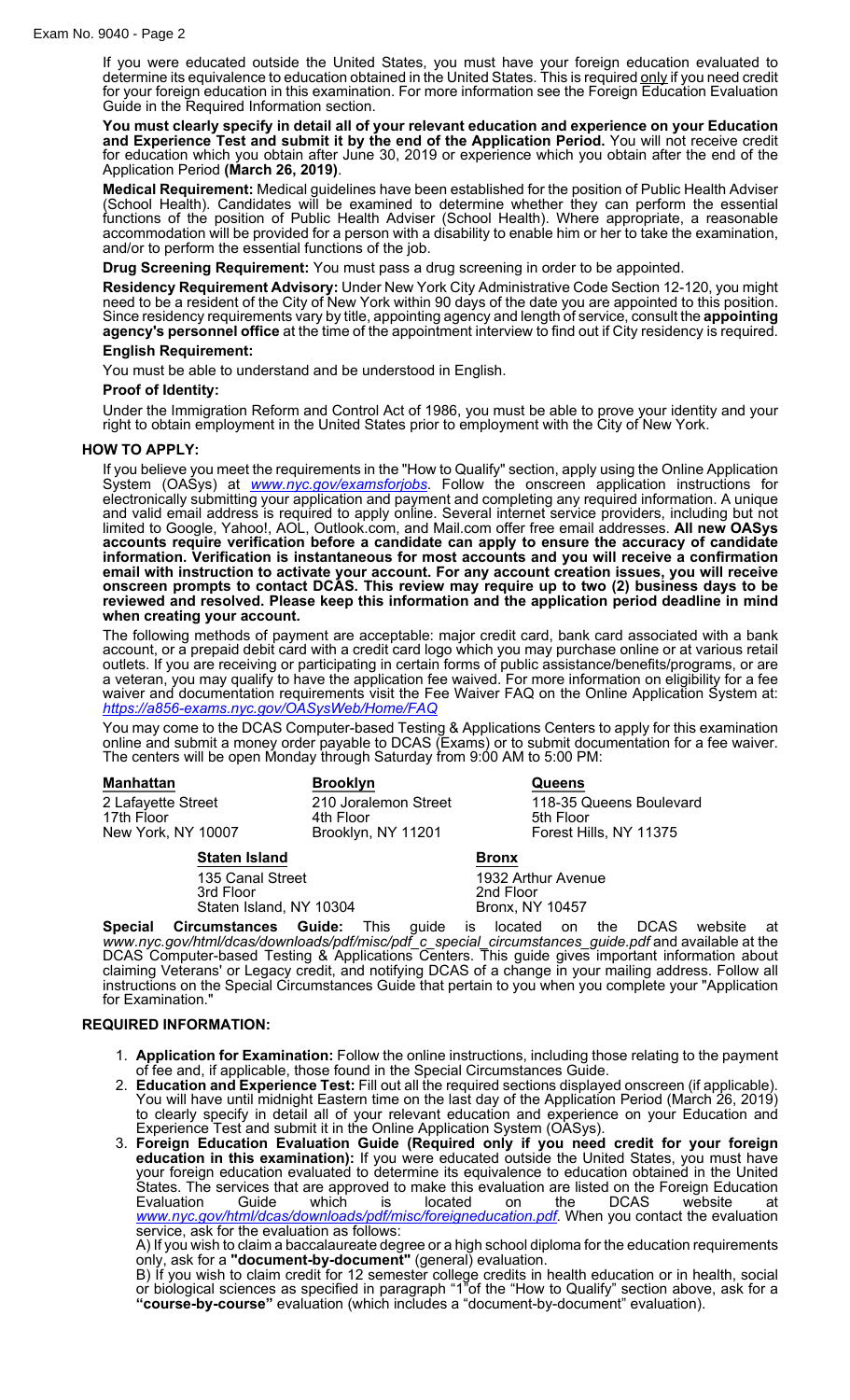You must have one of these services submit its evaluation of your foreign education directly to the Department of Citywide Administrative Services no later than eight weeks from June 30, 2019.

## **THE TEST:**

Your score will be determined by an education and experience test. You will receive a score of 70 points for meeting the education and experience requirements listed above. After these requirements are met, you will receive additional credit up to a maximum of 100 points on the following basis:

| If you have satisfactory full-time experience in a school health program interviewing,<br>conducting field investigations, assessing health risks, making referrals, and/or collecting<br>and analyzing epidemiological data for:                      | You will<br>receive: |
|--------------------------------------------------------------------------------------------------------------------------------------------------------------------------------------------------------------------------------------------------------|----------------------|
| At least 1 year but less than 3 years                                                                                                                                                                                                                  | 10<br>points         |
| At least 3 years but less than 5 years                                                                                                                                                                                                                 | 20<br>points         |
| 5 or more years                                                                                                                                                                                                                                        | 30<br>points         |
| If you have satisfactory full-time experience in a setting other than a school health<br>program interviewing, conducting field investigations, assessing health risks, making<br>referrals, and/or collecting and analyzing epidemiological data for: | You will<br>receive: |
| At least 1 year but less than 3 years                                                                                                                                                                                                                  | 5 points             |
| At least 3 years but less than 5 years                                                                                                                                                                                                                 | 10<br>points         |
| 5 or more years                                                                                                                                                                                                                                        | 15<br>points         |

You will receive a maximum of one year of experience credit for each year you worked. If you have any of the above experience on a part-time basis, it will be credited according to the equivalent percent of full-time experience. Each year of experience will be credited under only one category which will be the highest appropriate category.

Experience used to meet the minimum requirements cannot be used to gain additional credit. Experience must be obtained by the last day of the application period **(March 26, 2019)**.

## **CHANGE OF MAILING ADDRESS, EMAIL ADDRESS, AND/OR TELEPHONE NUMBER:**

It is critical that you promptly notify DCAS of any change to your mailing address, email address and/or phone number. If we do not have your correct mailing address, email address and/or phone number, you will not receive information about your exam(s), consideration for appointment and/or important information that may require a response by a specified deadline. If you need to update your Mailing Address, Email Address, and/or Telephone Number, read below:

- City Employees update this information in NYCAPS Employee Service (ESS) at *www.nyc.gov*
- All Others update this information on your Profile page in the Online Application System (OASys) by logging into your OASys account and navigating to your Dashboard, then your Profile tab at *[www.nyc.gov/examsforjobs](http://www.nyc.gov/examsforjobs)*
- Submit a written request in-person or by mail: DCAS, 1 Centre Street, 14th Floor, New York, NY 10007 or brought in person to the same address Monday through Friday from 9AM to 5PM. Your written request must include your full name, social security number, exam title(s), exam number(s), previous mailing and/or email address, and your new mailing and/or email address

#### **CHANGE OF NAME AND/OR SOCIAL SECURITY NUMBER:**

Use the Data Correction Form and follow all instructions for changing your name and/or social security number with DCAS. The following link will provide you with the DCAS Data Correction Form: *<https://www1.nyc.gov/assets/dcas/downloads/pdf/employment/dp148a.pdf>.*

## **THE TEST RESULTS:**

If you pass the education and experience test, your name will be placed in final score order on an eligible list, you will be given a list number and you will be notified by mail of your test results. The eligible list determines the order by which candidates will be considered for appointment. If you meet all requirements and conditions, you will be considered for appointment if your name is reached on the eligible list. Once a list has been established, it will typically remain active for four years. To learn more about the civil service system go to: *[http://www.nyc.gov/html/dcas/html/work/civilservice\\_1.shtml](http://www.nyc.gov/html/dcas/html/work/civilservice_1.shtml)*.

#### **ADDITIONAL INFORMATION:**

**Selective Certification For Driver License:** If you have a motor vehicle Driver License that is valid in the State of New York, you may be considered for appointment to positions requiring this license through a process called Selective Certification. If you qualify for Selective Certification, you may be given preferred consideration for positions requiring this license. If you wish to apply for this Selective Certification, state "**MVO**" in Section D of the Education and Experience Test. Your Driver License will be checked by the appointing agency at the time of appointment. **If you are appointed through Selective Certification, you must maintain your motor vehicle Driver License for the duration of your employment.**

**Selective Certification for Mental Health First Aid Certification:** If you have been trained to provide initial help to people experiencing mental health problems such as depression, anxiety disorders, psychosis and substance use disorders and you possess a current Mental Health First Aid USA certificate for this training, you may be given preferred consideration for positions requiring this certificate through a process called Selective Certification. If you wish to apply for this Selective Certification, state "**MHF**" in Section D of the Education and Experience Test.